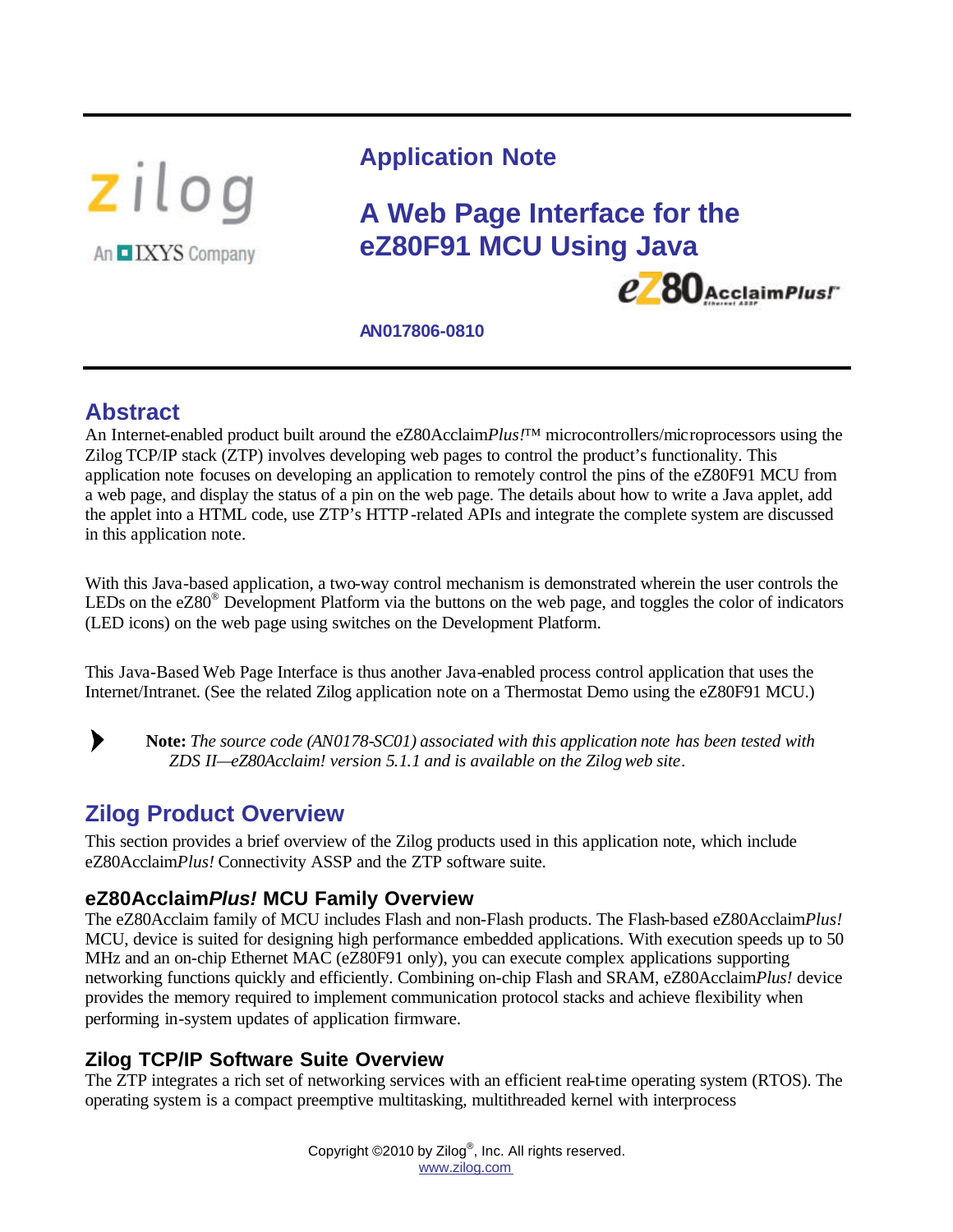communications (IPC) support and soft real-time attributes. Table 1 lists the standard network protocols implemented as part of the embedded TCP/IP protocol stack in ZTP.

| HTTP        |       | TFTP SMTP          | Telnet | IP. | PPP   |
|-------------|-------|--------------------|--------|-----|-------|
| DHCP        |       | DNS TIMEP SNMP TCP |        |     | . UDP |
| <b>ICMP</b> | IGMP. | ARP                | RARP   |     |       |

#### **Table 1. Standard Network Protocols in ZTP**

Many TCP/IP application protocols are designed using the client-server model. The final stack size is link-time configurable and determined by the protocols included in the build.

## **Discussion**

Figure 1 on page 3 depicts the general data communication path using the eZ80F91 Development Kit, the ZPAKII, and an Ethernet Hub. With this hardware, the eZ80F91 MCU is ready to be used as an efficient web server when Zilog's ZTP software is downloaded on it. ZTP provides the software to drive the hardware used for TCP/IP connections. This hardware comprises SERIAL1 (UART1/UART2) for PPP connections and the Ethernet Media Access Controller (EMAC) for Ethernet connections among other peripherals.

The Zilog TCP/IP Software Suite (ZTP) contains a set of libraries that implement an embedded TCP/IP stack.

The ZTP Applications Programming Interface (API) allows programmers using any member of the  $eZ80^\circ$ family of processors (including the eZ80Acclaim! product line) to rapidly develop internet-ready applications with minimal effort.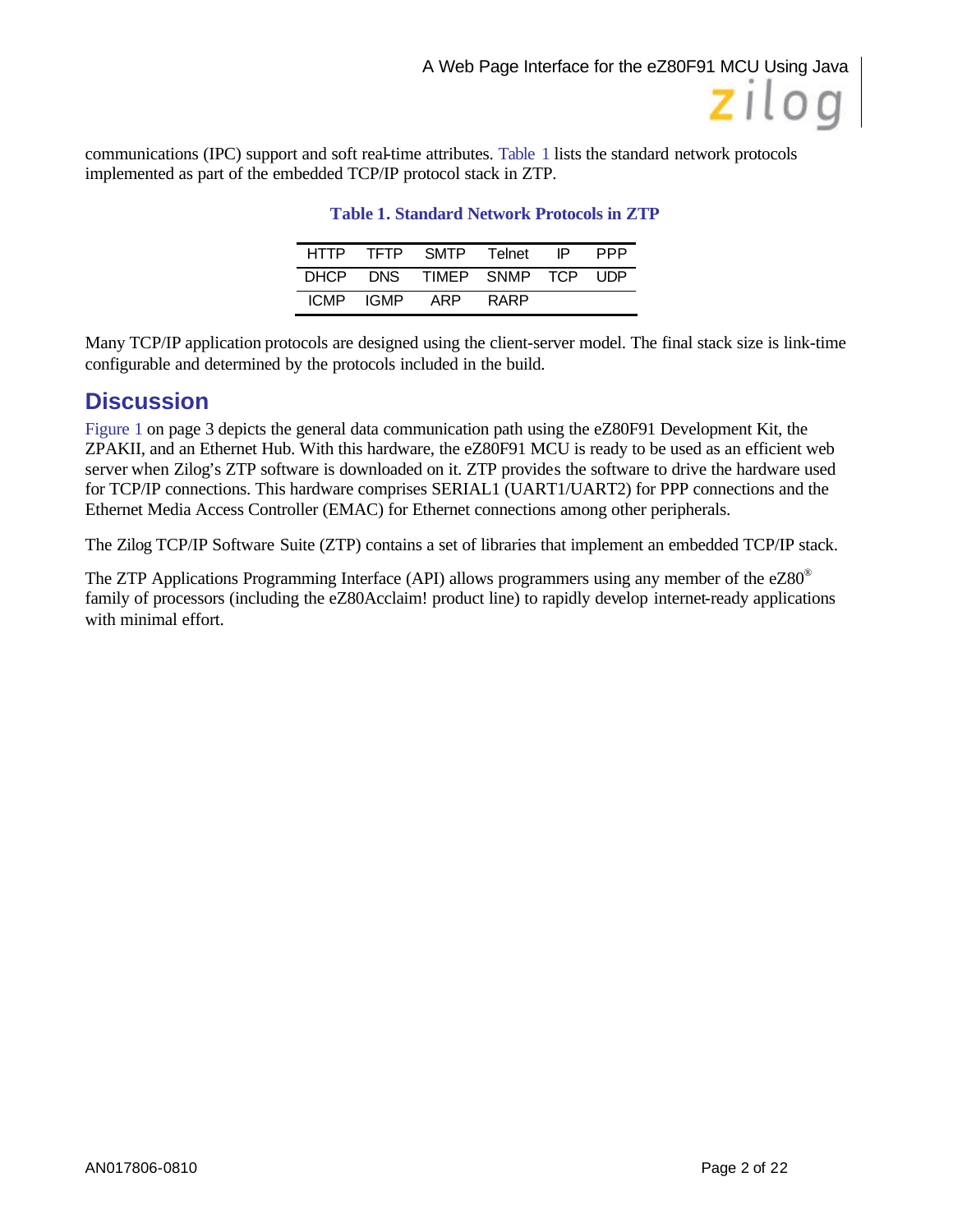

Hardware Setup for the ZTP Applications Using Ethernet Smart Cable





#### **Figure 1. General Setup with the eZ80F91 MCU as a Web Server**

### **HTTP Server in ZTP**

The implementation of Hyper Text Transfer Protocol (HTTP) in ZTP enables eZ80F91 microcontroller to work as an HTTP server. The eZ80F91 MCU-based products implemented as an HTTP server can store web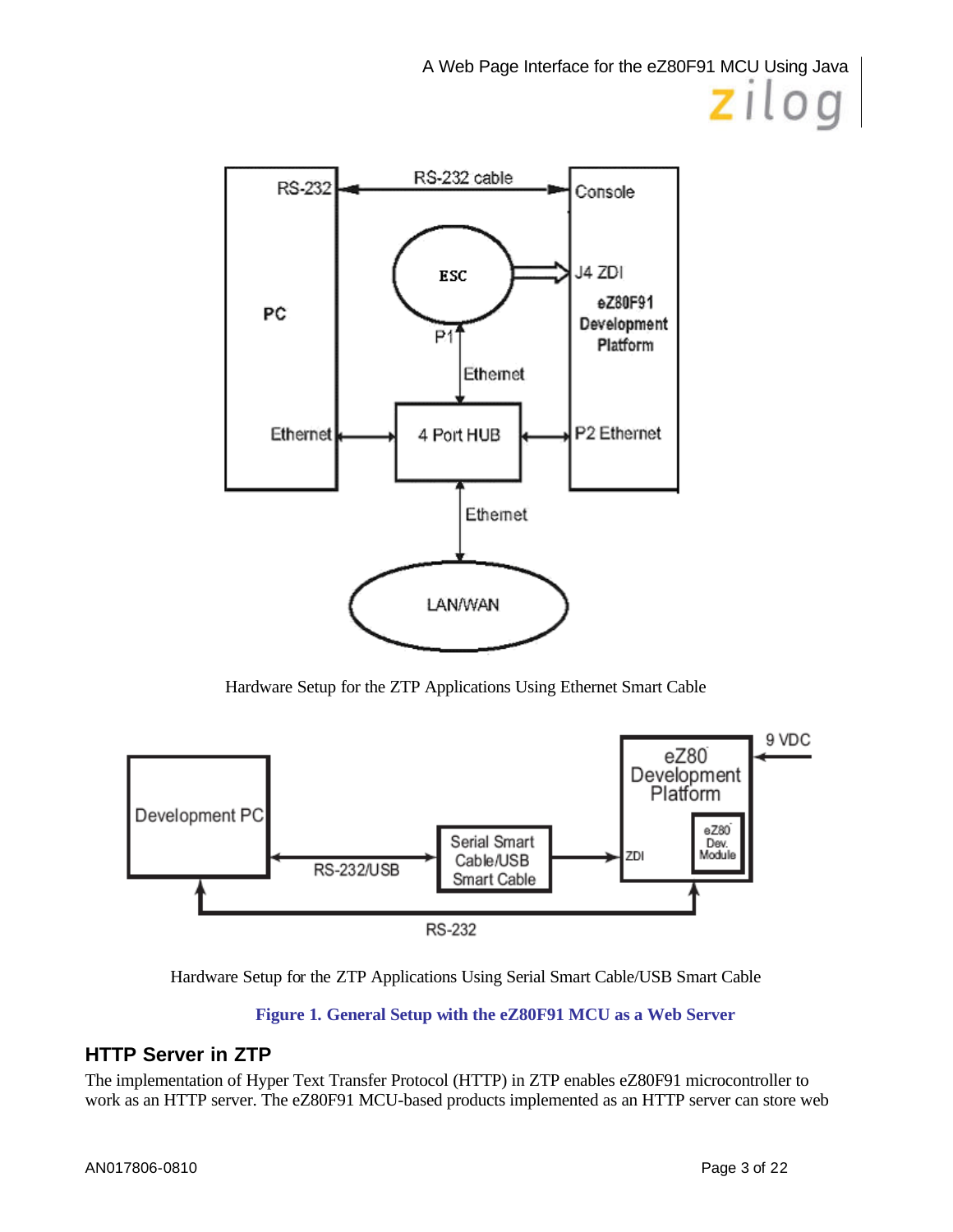

pages and provide them to browsers on demand. The HTTP layer also provides the facility of creating socket connections between networked products and allows them to interchange data reliably over the Ethernet.

For this Java-Based Web Page Interface application, a C program supports the web pages and helps the user interact with the web server.

Using the ZTP HTTP user interface primarily involves writing user application code that calls the appropriate ZTP HTTP API functions. It also involves integrating user web pages into the web server using ZDS II.

#### **ZTP HTTP CGI Functions**

Embedded systems typically do not contain a file system. The lack of a file system means that embedded systems cannot save CGI scripts as separate \*. cqi files. Instead of saving CGI scripts as separate \*. cqi files, ZTP uses C function calls, collectively called CGI functions. When a CGI function is called, the HTML code stored in the web server is sent to the web browser. It is in these function calls that a programmer writes code to read the information sent by a web browser. This information is then processed as required by the application. ZTP provides the following CGI functions to the user.

- int http\_output\_reply(http\_request \*request, int reply)
- char \*http\_find\_argument(http\_request \*request, char \*arg)
- int http write(http request \*request, char \*buff, int count)

In each ZTP CGI function, the pointer to the request structure is used to keep the requests from different clients separate.

The http\_output\_reply() function is used to return an acknowledgement to the browser that made the request.

The http find argument () function is used to extract parameters from the received data in the parsed browser request.

The http write() macro is used to return data to the browser that sent the request that invoked the CGI function.

For detailed information about the protocols used in ZTP, refer to the *ZTP Programmer's Guide* (RM0008), available along with the ZTP software.

#### **Java Applets and HTML HTTP**

A Java applet is a program that adheres to a set of conventions that allow it to run on Java-compatible browsers. Most of the standard HTML browsers support Java applet execution. The standalone systems using Java applets must add a Java Virtual Machine (JVM) to run an applet.

Hypertext Markup Language (HTML) is used to display information in web browsers. A web page is basically coded in HTML, which is interpreted at run-time by the browser. A web page that can change its content depending on the information obtained by the server at run-time is called dynamic. A static web page on the other hand displays fixed information. Inserting an applet into the web page allows the web page to display dynamic information because the applet changes its content during run-time. The web browser creates the applet object when it encounters the  $\langle \text{applet} \rangle$  tag in the HTML code; the  $\langle \text{applet} \rangle$  tag provides the name of the Java class file (stored as Java byte code in the web server) from which the applet object is created. Visit www.java.sun.com for information about the Java language.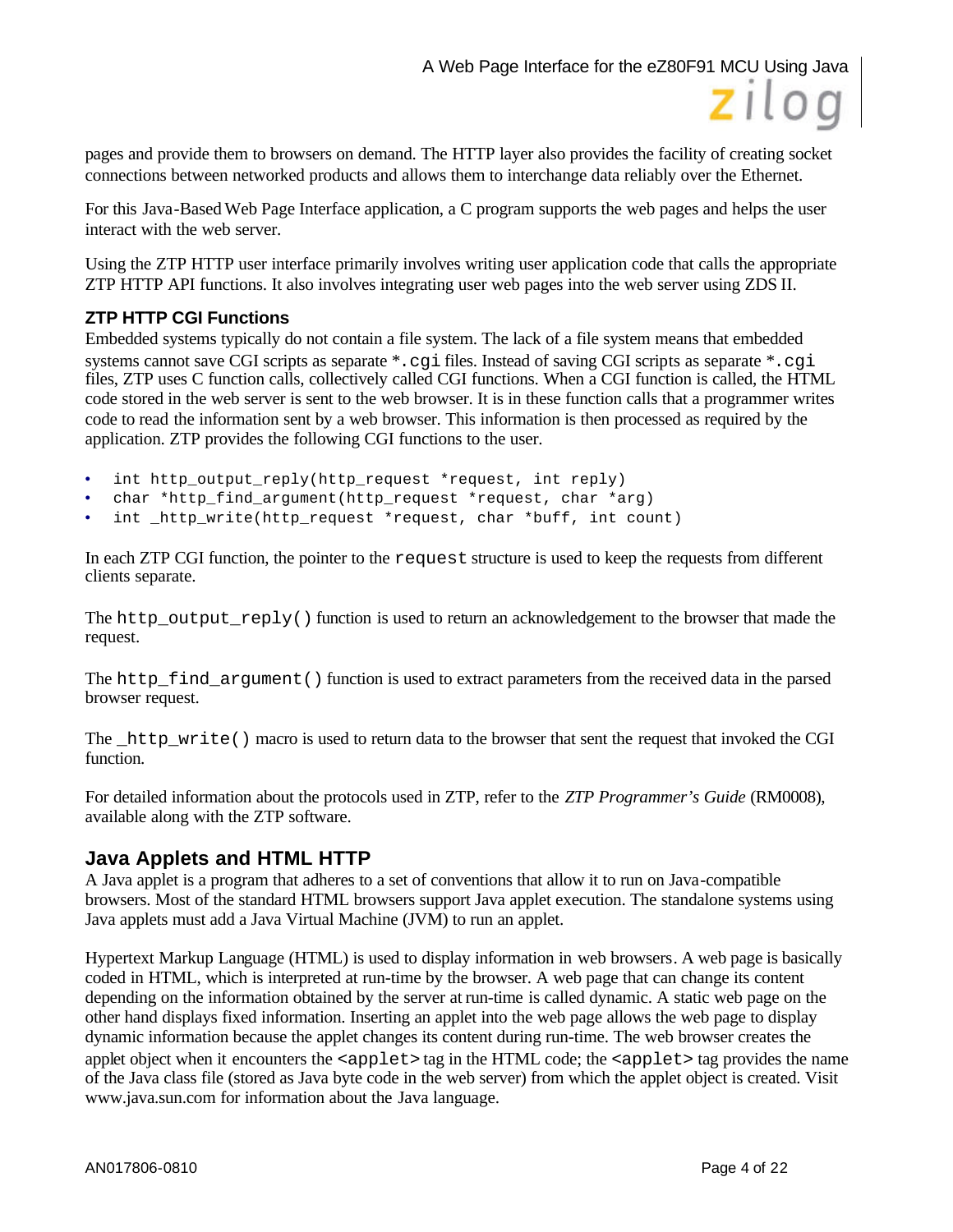## **Developing the Java-Based Web Page Interface Application**

This section discusses the implementation of the Java-Based Web Page Interface in detail. This section also explains the implementation of the operations that occur when a button is clicked on the web page and when a switch on the Development Platform is pressed. In addition, this section includes instructions about how to interface the application specific files to the standard ZTP files.

The block diagram of the eZ80F91 web server setup for the Java-Based Web Page Interface application is shown in Figure 1 on page 3. The eZ80F91 MCU is configured to work as a web server, and a client PC with a browser is used to control the GPIO pins on the eZ80F91 MCU via the web pages. The switches SW1, SW2 and the LEDs DCD (D1), RX (D2) are on the Development Platform and are used to demonstrate the working of this application.

A browser is used to access the eZ80F91 web server to obtain the current status of different GPIO pins or to change the status of the pins and thereby control the system over the Ethernet. The locally networked devices are connected together in an intranet and are accessible to the outside world (Internet) through a gateway.

Figure 2 displays an overview of the communication between eZ80F91 web server and an HTML browser.



**Figure 2. Communication Between Client Browser and the eZ80F91 Web Server**

The web server transmits an HTML file (containing a link to the Java applet) to the client browser. The Java applet contains a graphical user interface (GUI) component that is displayed on the web page as shown in Figure 3 and Figure 4 on page 6. The web page displays the buttons that control the LEDs and the indicators (LED icons) that are controlled by the switches on the Development Platform.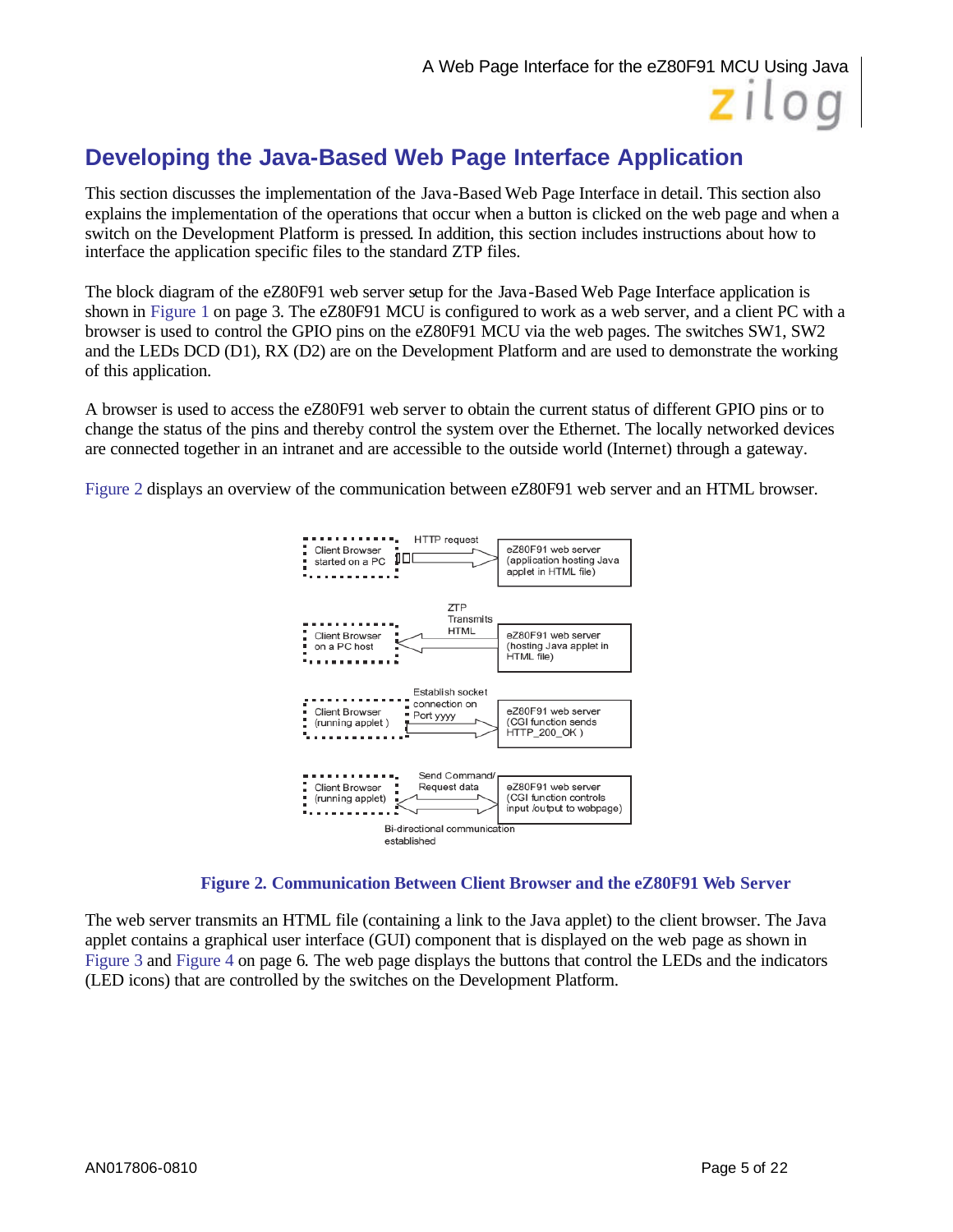A Web Page Interface for the eZ80F91 MCU Using Java



**Figure 3. LED and Switch Control Demo Web Page**



**Figure 4. Java Applet Component on HTML Web Page**

*Note: By default, the HTTP server closes the TCP connection as soon as the HTTP request is* ▶ *processed, and, therefore, persistent connections are not possible.*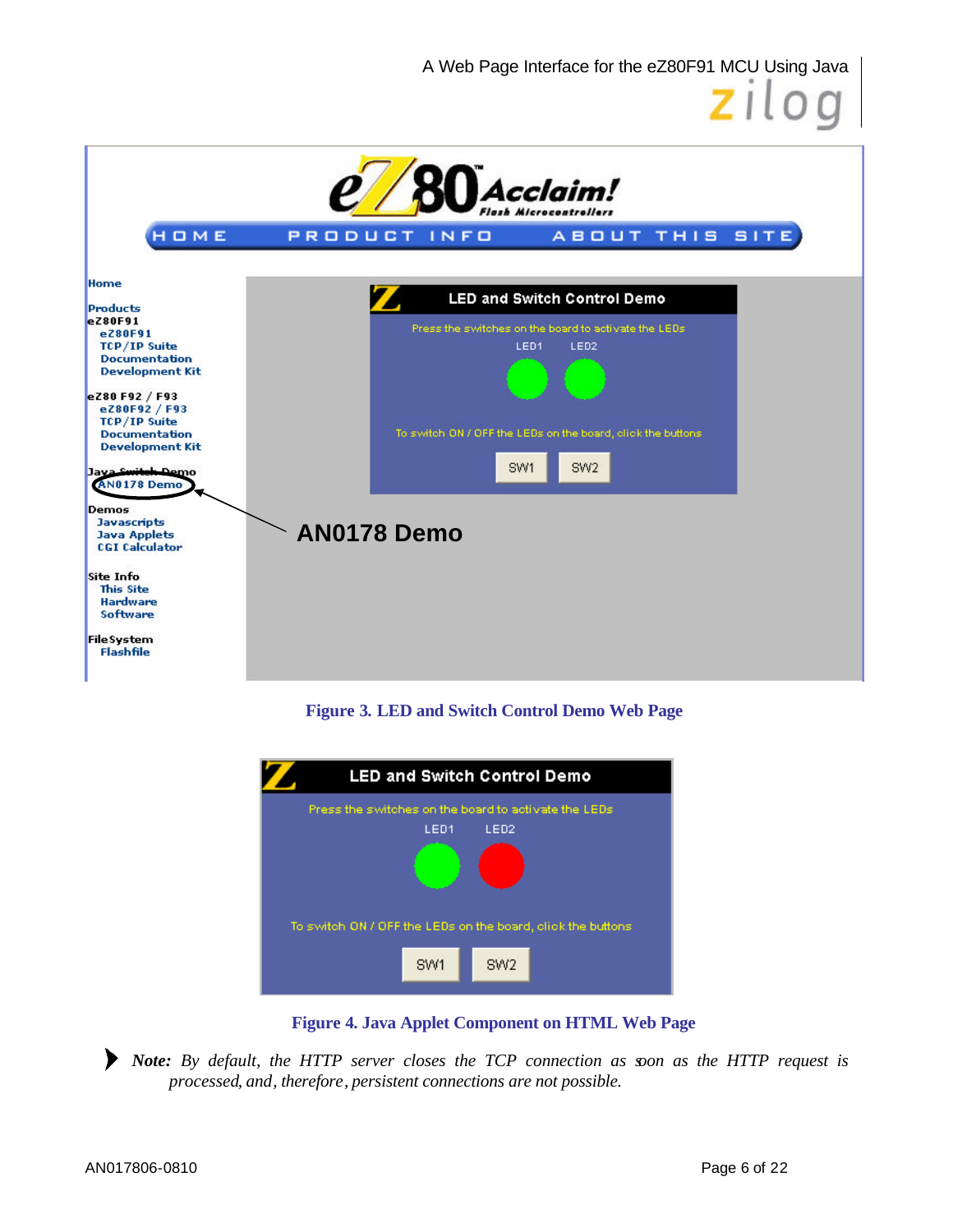The software implementation can be divided into the following sections:

- Designing the web page, which includes coding the Java applet for the GUI.
- Developing the functionality, which comprises the following:
	- Implementing the functionality to control the LEDs on the Development Platform
	- Implementing the functionality to effect a change in the indicators (LED icons) on the web page using the switches on the Development Platform

#### **Creating the Web Page**

The source code of for the HTML file Switch.htm displays the web page as shown in Figure 3 on page 6. The HTML script contains a link to the Java applet using the following lines of code:

```
<applet width="340" height="250" code="SwitchCtrl.class">
<param name="bgcolor" value="#FFFFFF">
</applet>
```
The applet is executed from the Java class file SwitchCtrl.class, which is previously stored in the eZ80F91 web server in the form of ASCII characters. The SwitchCtrl.class file is obtained upon compiling the SwitchCtrl.java file. The Java file SwitchCtrl.java is coded as detailed in this application note. The entire Java source code is available in AN0178-SC01.zip.

#### **Importing Relevant Java Packages**

In the SwitchCtrl. java file, the relevant packages that the main program uses are imported in the beginning of the file. The packages are similar to the \*.lib and \*.h files of the C language. In the program for the applet, the following packages containing the relevant classes are defined as imported:

```
import java.applet.Applet;
import java.awt.*;
import java.io.*;
import java.net.*;
import java.awt.event.*;
```
The imported packages are part of the core Java APIs that every Java program uses in the Java run-time environment. The java.applet package contains classes that are essential for Java applets. The java.awt package contains the most frequently used classes in the Abstract Window Toolkit (AWT), which provides the Java graphical user interface (GUI) properties.

A subclass to extend the properties provided to the applet by the packages is implemented next, with the following lines of code:

```
public class SwitchCtrl extends Applet implements Runnable ,
ActionListener{
...
)
```
The extends keyword indicates that SwitchCtrl is a subclass of the Applet class.

From the Applet class, applets inherit a great deal of functionality, the most important of which is the ability to respond to browser requests. When a Java-capable browser loads a page containing an applet, the browser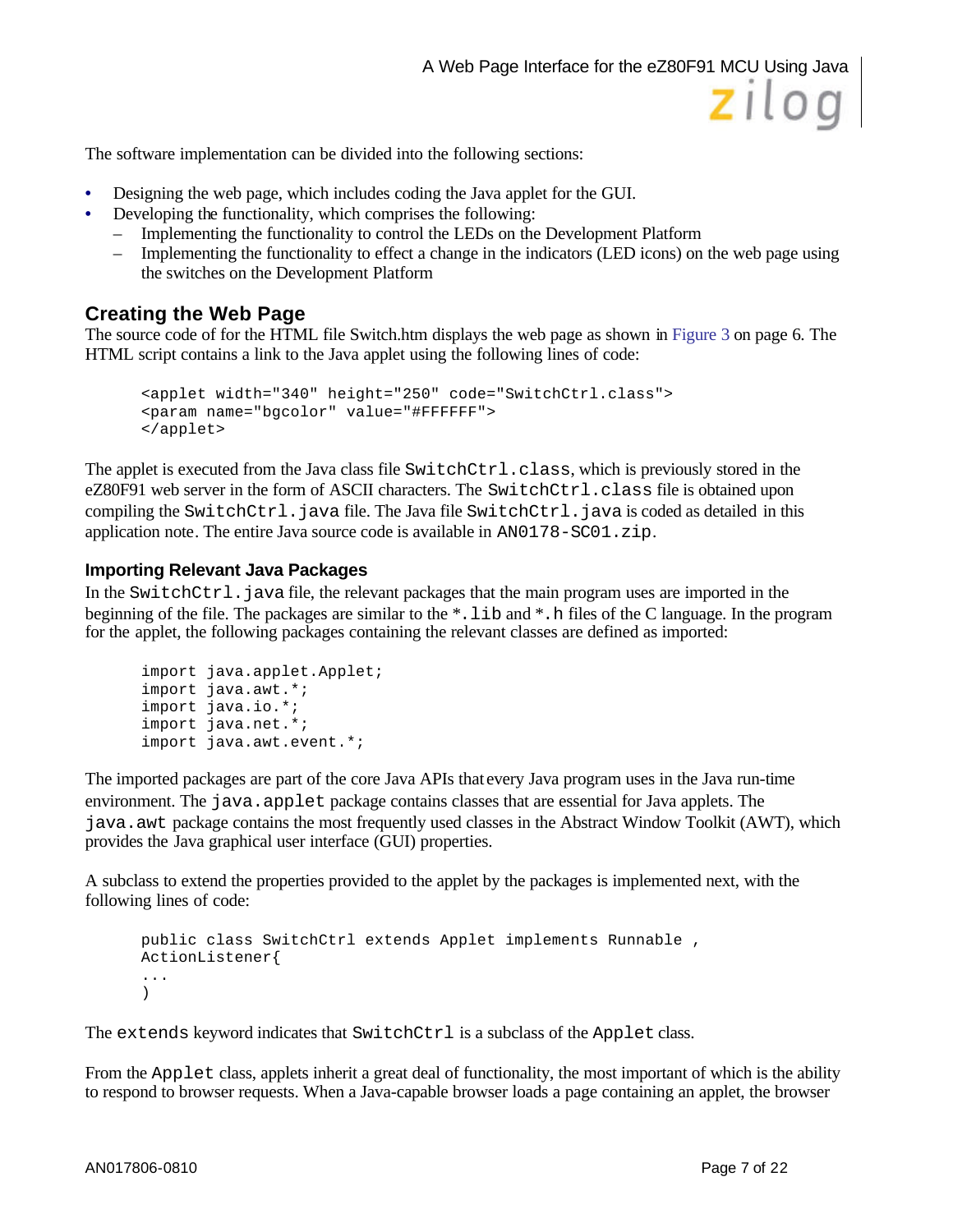

sends a request to the applet telling the applet to initialize itself and start executing.

#### **Declaring the Variables**

After creating the Applet class, the variables that can be used by any function or subclass are declared within the SwitchCtrl class as follows:

```
...
Socket rwSocket;
Socket inSocket;
Thread readThread;
String ipaddr=null;
String ip=null;
int portNumber;
int port;
Button xButton;
Button yButton;
DataOutputStream os;
DataInputStream is;
Image image1;
Color firstBulbColor = Color.green;
Color secondBulbColor = Color.green;
```
#### **Initializing the Applet**

The applet is initialized using the public void init() method. The init() method is called when the applet is first created and loaded by the underlying software (the web browser). This method performs all the one-time operations that the applet requires for its operation such as creating the user interface or setting the font or displaying the logo.

```
...
public void init(){
...
}
```
The file formats \*.gif and \*.jpg are used to load and display images on the browser screen. Images are stored as an instance of the Image class. The applet method getImage() returns an instance of these files:

```
image1 = getImage(getDocumentBase(), "logo.gif");
```
#### **Setting the Applet Background Color**

The following piece of code is used to set the background color of the applet based on the color value received from the HTML page:

```
...
String s3 = getParameter("bgcolor");
if(s3 != null)try{
      setBackground(new Color(Integer.parseInt(s3.substring(1),16)));
}
...
```
The catch() method that is used to handle errors and exceptions in Java is used to handle invalid color values. The error message is displayed on the Java Console that can be opened from the web browser.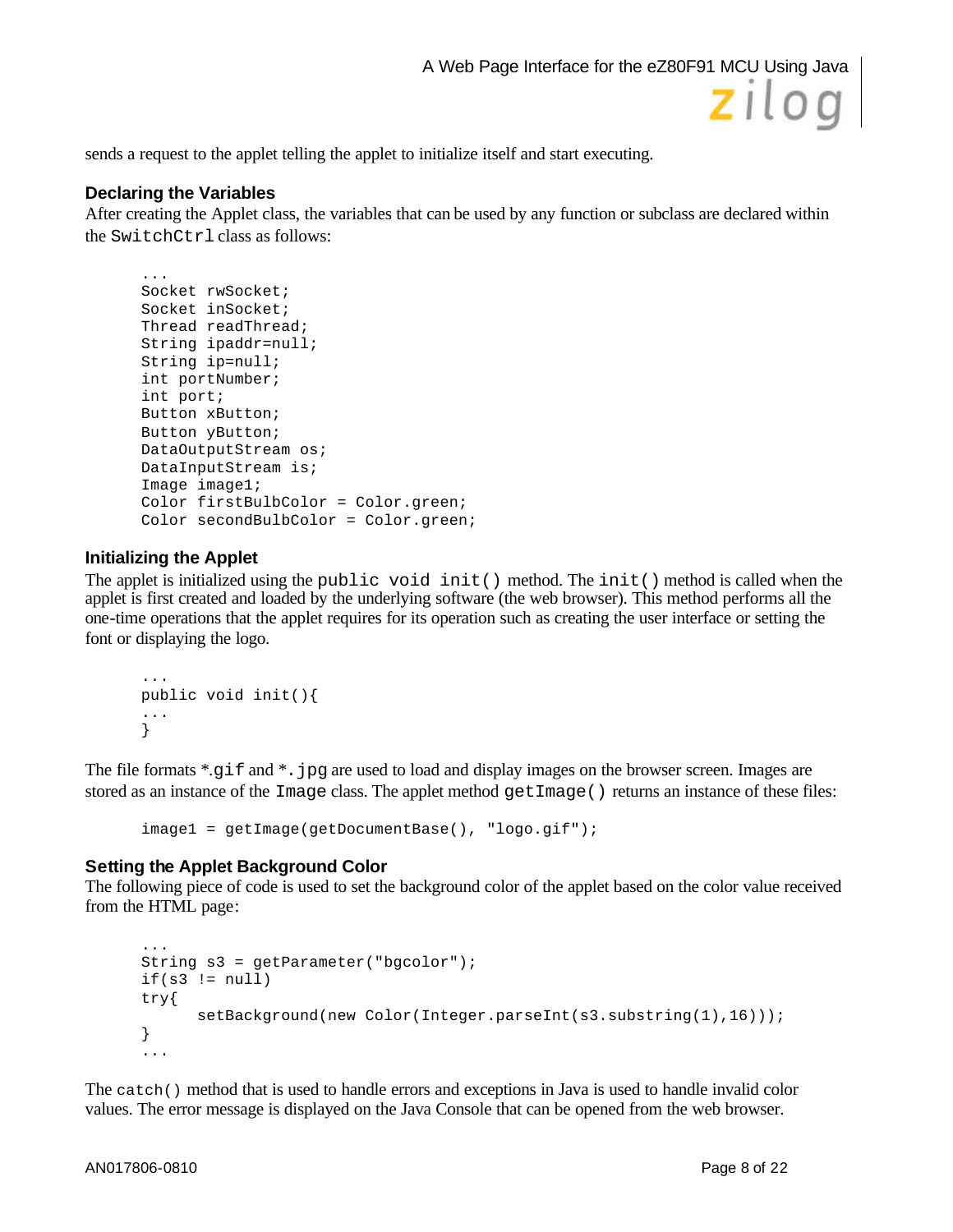**Note:** *The Java Console is available as an option under the Tools menu in the web browser when the Java Runtime Environment (JRE) is installed on the client PC. The JRE can be downloaded from the website, http://www.java.sun.com.*

```
...
catch(NumberFormatException _ex){
System.out.println("Invalid format for bgcolor: " + s3);
}
setLayout(null);
...
```
#### **Creating the Buttons**

To create buttons with text, the new Button() method is used. The setBounds() method specifies the area (the X and Y axis) where the button is to be placed on the web page and also specifies its width and height.

The add() method adds the new button to the Applet. The setEnabled() method either activates or disables the button. The button is activated only when the setEnabled() method is true and disabled when it is false. The following code illustrates the methods explained to create buttons:

```
...
xButton = new Button("D1");xButton.setBounds(120, 160, 50, 30);
xButton.addActionListener(this);
add(xButton);
yButton = new Button("D2");
yButton.setBounds(180, 160, 50, 30);
yButton.addActionListener(this);
add(yButton);
xButton.setEnabled(true);
yButton.setEnabled(true);
...
```
#### **Obtaining the Host IP Address**

The applet is started using the public void start() method. The IP address of the host where the applet is run must be obtained so that a socket can be opened for a communication channel to be set up between the client and the web server. The following code is used to set the port number and obtain the host IP address, which is then sent to the web server (see the "Adding and Integrating Application-Specific Files to ZTP" section on page 14):

```
...
public void start(){
      System.out.println("Enter Start");
      ipaddr = getCodeBase().getHost();
      System.out.println("IP Addr " + ipaddr.toString());
      portNumber = 80;
      System.out.println("PortNumber=" + portNumber);
```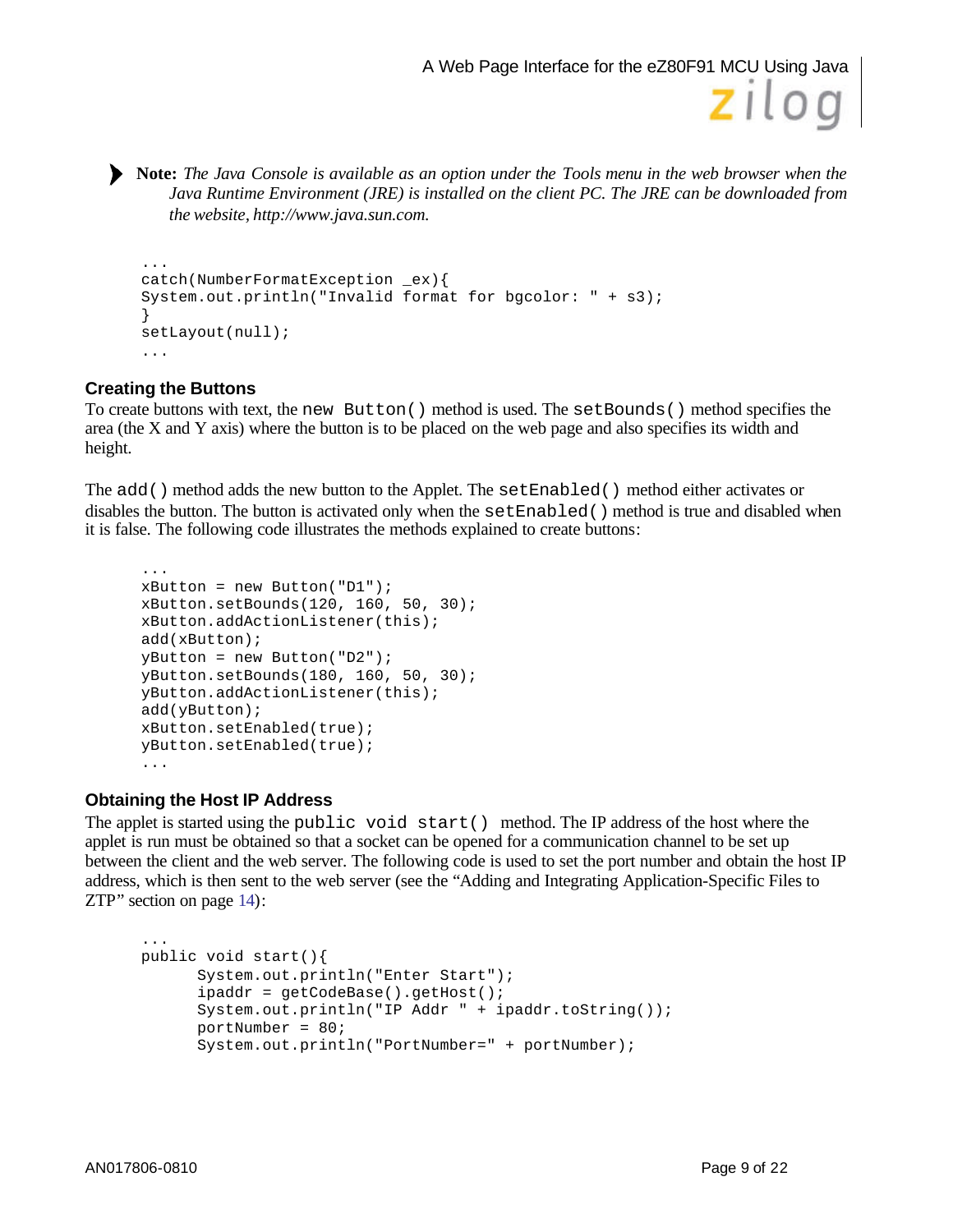

```
try{
      rwSocket = new Socket(ipaddr.toString(), portNumber);
}catch(UnknownHostException _ex){
      System.out.println("An error occurred while establishing the communication 
     with the server");
}catch(IOException _ex){
      System.out.println("Couldn't get I/O for the connection to: " +ipaddr);
}catch(Exception e){
      System.out.println("An error occurred while reading the response.Try 
     reloading the page. ");
}
```
A new thread is then created and started with the following lines of code:

```
if(readThread == null)readThread = new Thread(this);
     readThread.start();
}
```
#### **Creating the Applet Heading**

The text or the heading for the Applet is printed using the paint(Graphics) method of the java.awt.Graphics package. The paint(Graphics) method is coded as follows:

```
public void paint(Graphics g) {
      System.out.println("Enter Graphics"+g);
      g.setColor(Color.black);
      g.fillRect(0,0,400,28);
      g.drawImage(image1,0,0, this);
      g.setColor(Color.white);
      g.setFont(new Font("Arial", 1, 14));
      g.drawString("LED and Switch Control Demo", 75, 18);
      g.setColor(Color.yellow);
      g.setFont(new Font("Arial", 1, 10));
      g.drawString("Press the switches on the board to activate the
      LEDs below", 40, 45);
      g.setColor(Color.white);
     g.setFont(new Font("Arial", 1, 10));
      g.drawString("LED1", 139, 62);
      g.drawString("LED2", 191, 62);
      g.setColor(firstBulbColor);
      g.fillOval(130,70,40,40);
      g.setColor(secondBulbColor);
      g.fillOval(185,70,40,40);
     g.setColor(Color.yellow);
      g.setFont(new Font("Arial", 1, 10));
      g.drawString("To switch ON / OFF the LEDs on the board, click
      the buttons", 25, 145);
      System.out.println("Exit Graphics");
}
```
The setFont() method is used to set the font. The drawString() method prints the specified text on the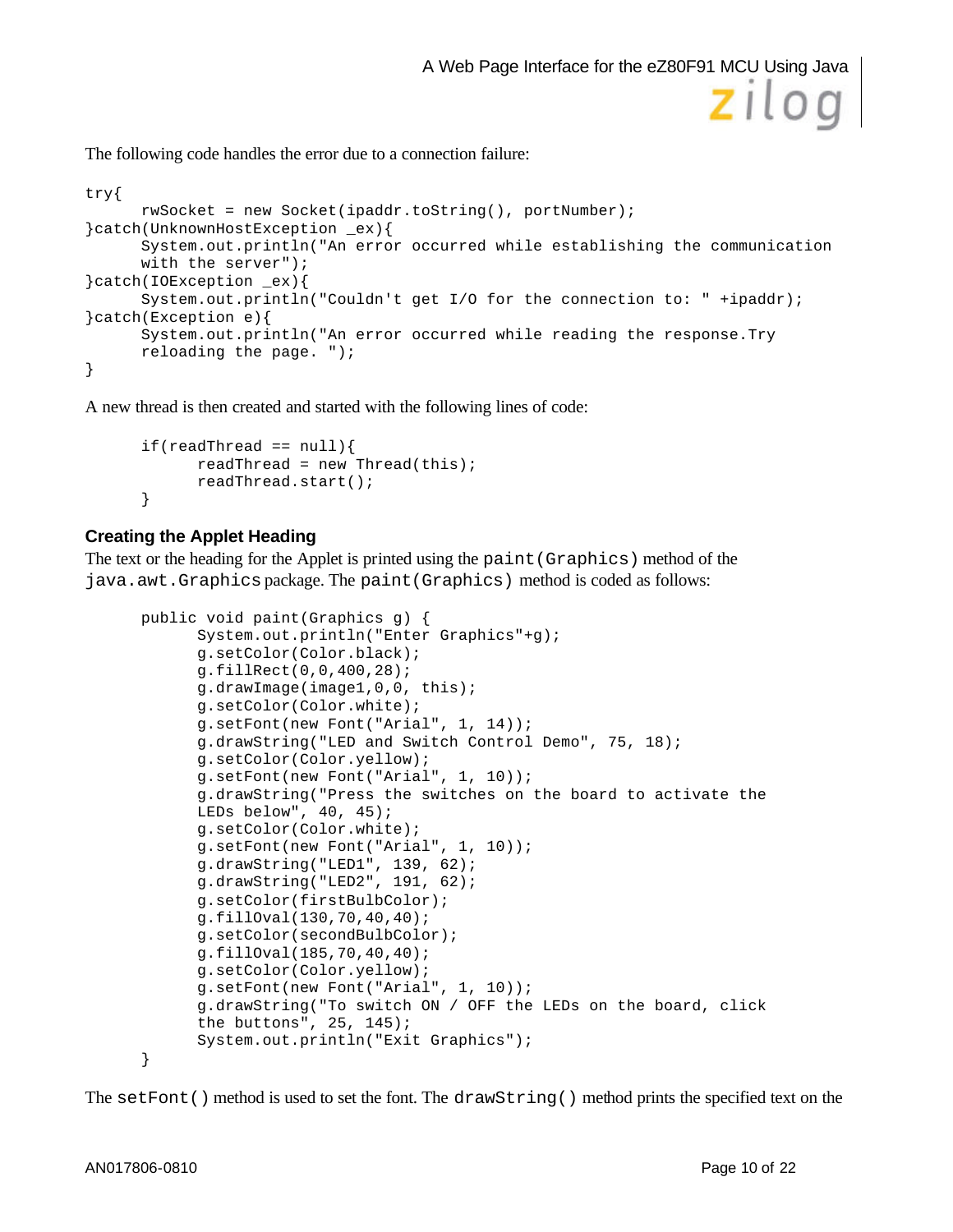

browser. The filloval() method paints the LED icons (labeled as LED1 and LED2 on the web page) on the screen according to the position  $(X \text{ and } Y \text{ axis})$  and size (width and height) as specified. The set Color() method is used to specify the color for the LED icon.

#### **Synchronizing Independent Threads**

To run the main thread and obtain the IP address of the client at Port 5000 (user specified), the following code is used. The synchronized keyword tells the applet to synchronize all the threads.

```
synchronized public void run() {
      System.out.println("Enter RUN");
      ip = getCodeBase().getHost();
      System.out.println("IP Addr " + ip.toString());
     port = 5000;
```
#### **Reading and Parsing the Data from the Port**

When the applet runs, the browser displays the indicators (LED icons, LED1 and LED2) and buttons (SW1 and SW2) on the screen.

The Socket class is used to set up Port 5000 for input. The data on the port is then read and parsed to obtain the proper string value after eliminating  $\&$  and  $\n\alpha$  characters. This value is then passed to the updateBulbStatus() method.

```
...
try{
      inSocket = new Socket(ip.toString(),port);
      is = new DataInputStream(inSocket.getInputStream());
      System.out.println("InStream is:>> " +is);
      while(true) {
            str = " "while((b = is.readByte()) != '& ) { }
      while ((b = is.readByte()) != '\n|
            str = str + (char)b; //read bytes, not Unicode characters
}
      System.out.println("Input read is:>>" +str);
      updateBulbStatus(str);
}
}catch(Exception e) {
      System.out.println("An error occurred while reading the
      response.Try reloading the page. ");
}
...
```
#### **Changing the Color of the Indicators**

The updateBulbStatus() method, which toggles the color of the indicators (LED icons) on the web page between red and green, is constructed as follows:

```
public void updateBulbStatus(String msg){
      System.out.println("Enter UpdateBulbStatus");
      System.out.println("Received String" +msg);
      if (msg.equals("LED1on")) {
      redraw(1,Color.red);
      }
```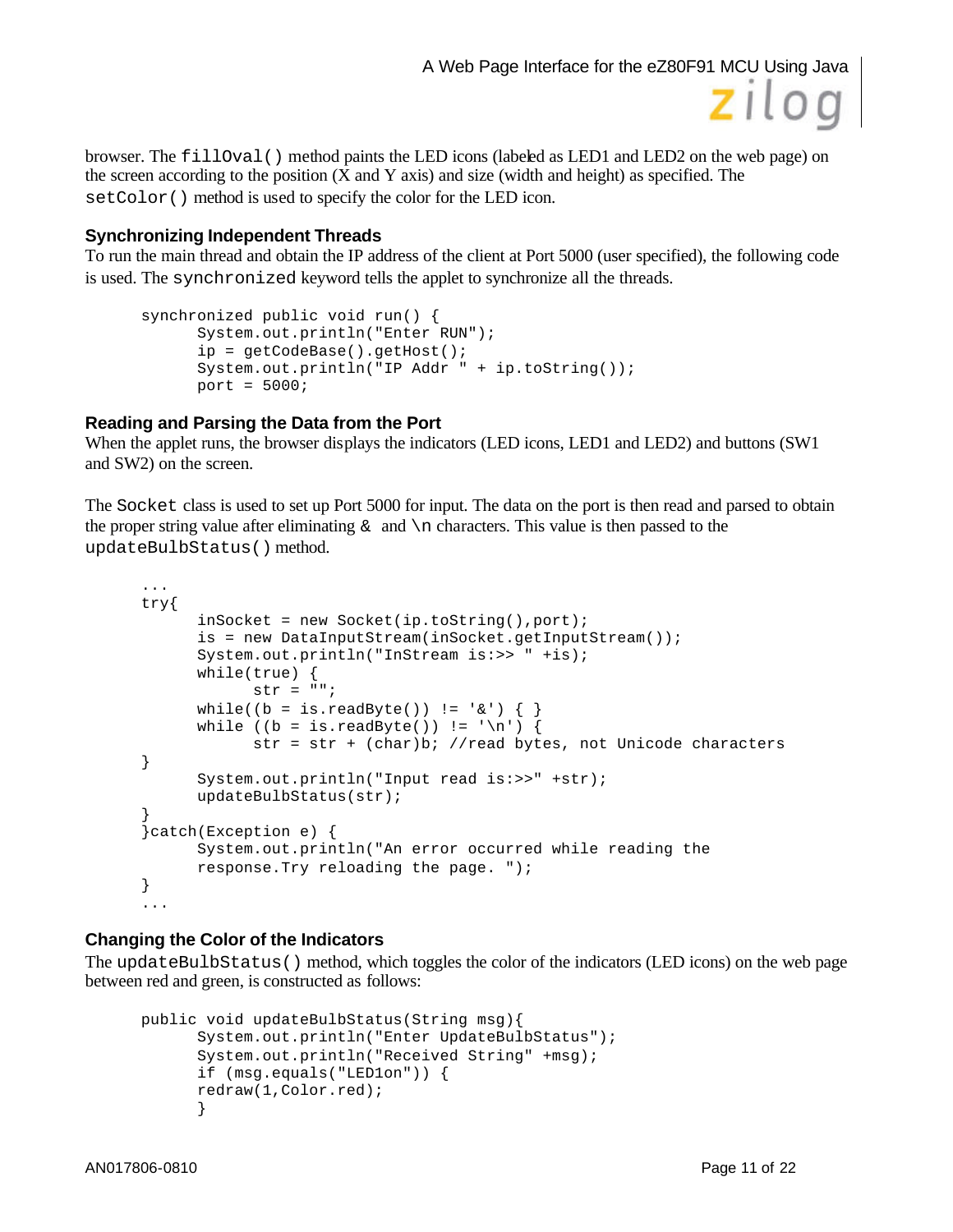```
else if (msg.equals("LED1off")){
      redraw(1,Color.green);
      }
      else if (msg.equals("LED2on")){
      redraw(2,Color.red);
      }
      else if (msg.equals("LED2off")){
      redraw(2,Color.green);
      }
      System.out.println("Exit updateBulbStatus");
}
...
```
#### **Controlling the LEDs on the Development Platform**

When the button SW1 or SW2 is clicked on the web page, the  $\alpha$ -ctionPerformed() method is invoked, and a data string corresponding to the clicked button is stored in variable s.

```
...
public void actionPerformed(ActionEvent ev) {
      System.out.println("Enter Action Performed");
      String label = ev.getActionCommand();
      String s = new String();
      if(label.equals("D1")){
            s = "command=1&dummy=0";sendData(s);
      }else if(label.equals("D2")){
            s = "command=2&dummy=0";sendData(s);
      }
      System.out.println("Exit Action Performed");
}
```
The data in the string s is sent to the socket by the sendData() method with an alert for any error that may occur. After sending the data, the socket is closed to complete the communication. The HTTP layer of the web server listening on Port 5000 parses and interprets this data and provides the requisite value to the CGI function switchinput\_cgi.

```
...
public void sendData(String s) {
System.out.println("Enter SendData");
       String s1 = null;
      s1 = s;s1 = "GET /switch_cgi?" + s1 + " HTTP/1.1\rr\n"s1 = s1 + "Host: " + ipaddr.toString() + "\r\nr\nr\n''; System.out.println("Data to send =" + s1);
       try{
             System.out.println("rwSocket::"+rwSocket);
            Socket outSocket = new Socket(ipaddr, portNumber);
             os = new DataOutputStream(outSocket.getOutputStream());
             os.flush();
             os.write(s1.getBytes());
             outSocket.close();
       }catch(IOException _ex){
```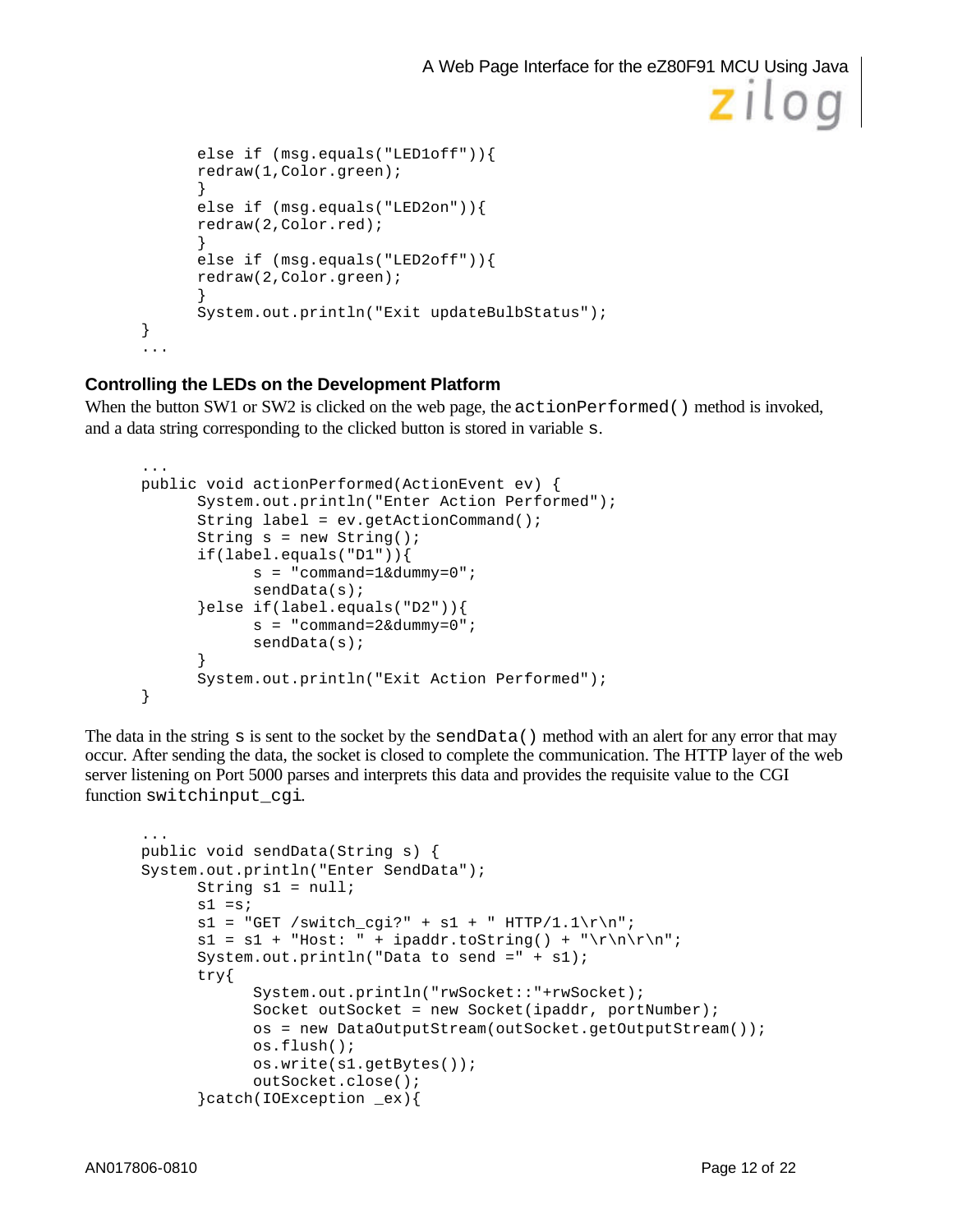```
System.err.println("Write exception"+_ex);
}
System.out.println("Exit Send Data");
}
```
The Java source code construction for the applet is now complete. To compile this code, the Java compiler version 1.1 must be installed on the PC (PCs with a web browser such as Mozilla Firefox or Netscape already contain the Java Virtual Machine that contains the Java compiler). The following command, at the DOS prompt, is used to compile the Java code:

Javac –deprecation –target 1.1 SwitchCtrl.java

After successful compilation, a class file SwitchCtrl.class is created. This class file is further converted to a SwitchCtrl\_class.c file (where the contents of the file are stored in the form of an array) when the project is compiled using the Zilog's ZDS II compiler.

#### **Controlling the LEDs on the Development Platform**

In the Java-Based Web Page Interface application a CGI function, switchinput\_cgi() is used to call the ZTP HTTP CGI functions in order to read the user input from the HTML web page when the button SW1 or SW2 is clicked on the web page, and to transmit that input data to the Development Platform. For more details, see the "ZTP HTTP CGI Functions" section on page 4.

The switchinput\_cgi() function is declared as follows:

INT16 switchinput\_cgi(struct http\_request \*request)

This CGI function initially calls the ZTP HTTP API http  $\text{init}$  () function to initialize the web server, makes a TCP connection on the specified port and waits for a client request. On receiving a request from the client, the web server provides a response according to the web server configuration.

The CGI function then calls the ZTP HTTP CGI function, http\_output\_reply() to send an acknowledgement to the client browser. The http find argument () is called to search for the string command indicating which of the buttons (SW1 or SW2) is pressed; the respective LED on the Development Platform is then switched ON/OFF. Figure 5 on page 20 shows the sequence of events.

#### **Controlling the LED Icons on the Web Page**

The Port B of the eZ80F91 MCU is initialized with PB0 and PB1 as input pins and PB3 and PB4 as output pins (see the Switch.c file in the AN0178-SC01.zip file available on the Zilog web site). Port B is continuously polled for any change in status in ZTP's main.c file.

When the SW1/SW2 switch on the Development Platform is pressed, the change in the switch status is captured by the Switch\_Input() function (a flag is set or reset to indicate the status of the switches) and an appropriate string is written for the switch. The strings LEDon or LEDoff are used to indicate whether the LED icons on the web page must be displayed in green (OFF) or red (ON). These strings are sent as arguments in the switchinput\_cgi() function. See the "Controlling the LEDs on the Development Platform" section on page 12 for details of this CGI function.

The ZTP HTTP API http\_find\_argument() is called within the switchinput\_cgi() function to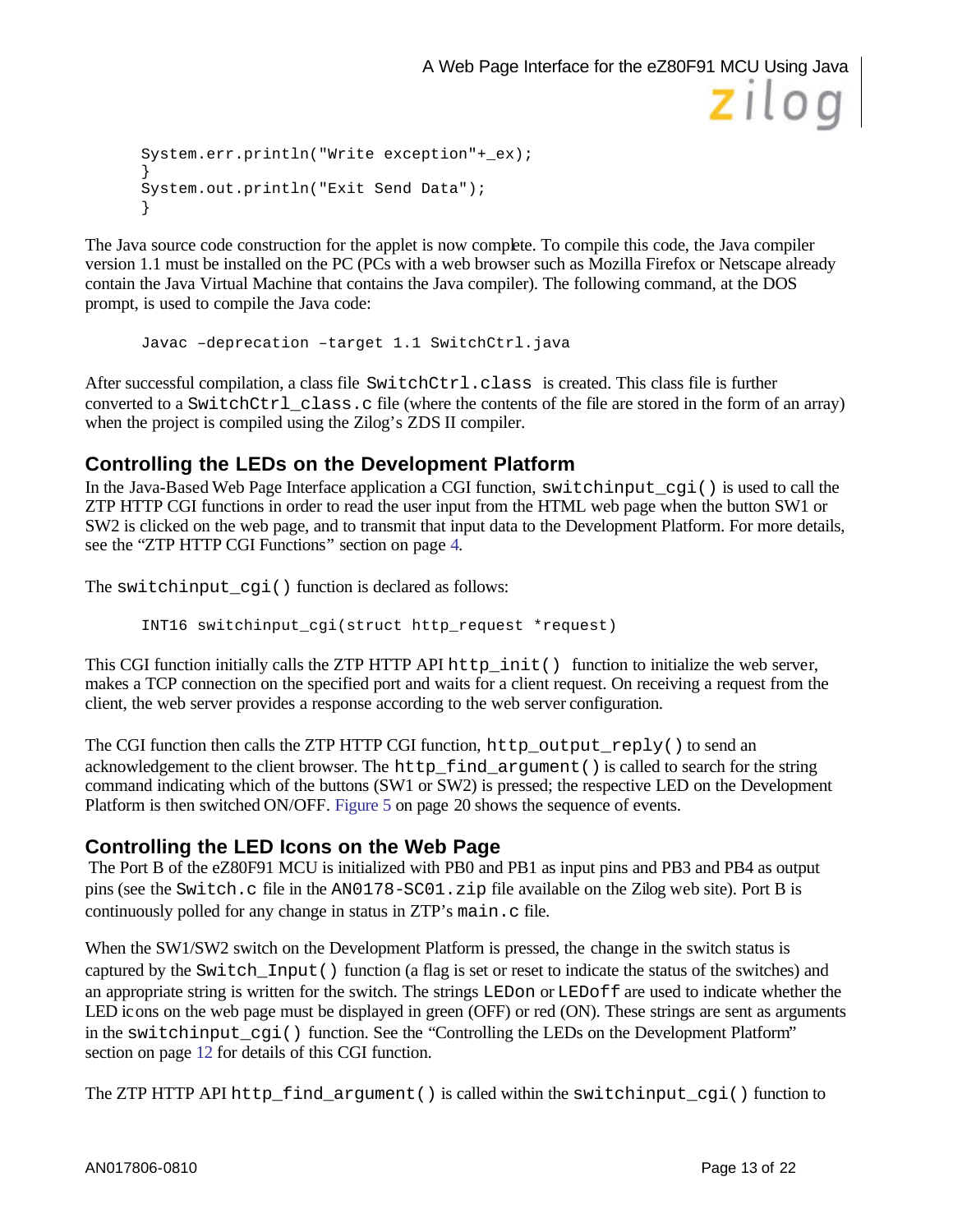

search for the string (LED1on/LED1off). This string is sent to the browser where the color of the indicators (LED icons, LED1/LED2) on the web page turns green or red. Figure 6 on page 21 shows the sequence of events.

## **Adding and Integrating Application-Specific Files to ZTP**

The Java-Based Web Page Interface applic ation described in this application note requires the eZ80<sup>®</sup> Development Platform with the eZ80F91 module, and the Zilog TCP/IP stack (ZTP). To execute this application, the files specific to the application must be added and integrated to the ZTP stack before the stack is downloaded onto the eZ80F91 MCU. This section contains the details of adding the application specific files to the ZTP stack.

The Java-Based Web Page Interface files are in the AN0178-SC01.zip file available on the Zilog web site. The application files are of the following types:

- $C (* . c)$  files
- Header (\*.h) files
- HTML (\*.htm/\*.html) files
- Java (\*.class) files
- Image  $(*.gif)$  files

The ZTP stack is available on the Zilog website and can be downloaded to a PC with a user registration key. ZTP can be installed in any location as specified by the user; its default location is  $C:\Per\gamma$ Files\ZiLOG.

**Note:** *Before adding and integrating the application specific files to ZTP, ensure that all the settings for the ZTP stack are at default values.*

Perform the following steps to add and integrate the Demo files to the ZTP stack:

- 1. Download ZDS II Acclaim 5.0.0 with ZTP 2.3.0 and install, browse to the location where ZTP was installed and open the following directories:
	- ...\ZTP\ZTP2.3.0 Lib\ZTP\SamplePrograms\ZTPDemo
	- ...\ZTP\ZTP2.3.0\_Lib\ZTP\SamplePrograms\Website.Acclaim
- 2. Download AN0178-SC01.zip and extract its contents to a directory on your PC. There are two extracted folders within AN0178-SC01:
	- \JWC\_Demo
	- \JWC\_website.acclaim
- 3. Select and copy all the \*.htm (or \*.html), \*.gif files, and \*.class files located in the \JCW\_website.acclaim directory to the
	- ...\ZTP\ZTP2.3.0\_Lib\ZTP\SamplePrograms\Website.Acclaim directory. Copy the \*.c and \*.h files located in the \JCW\_Demo directory to the
	- ...\ZTP\ZTP2.3.0\_Lib\ZTP\SamplePrograms\ZTPDemo directory.
- 4. Launch ZDS II–eZ80Acclaim! 5.0.0 and open the website.zdsproj project located in the ...\ZTP\ZTP2.3.0\_LIB\ZTP\SamplePrograms\Website.Acclaim directory.
	- a) Add all the \*.htm (or \*.html) and \*.class and \*.qif files located in the ...\ZTP\ZTP2.3.0\_LIB\ZTP\SamplePrograms\Website.Acclaim directory to the website.zdsproj project. To do so, click **Project** and then click **Add Files**.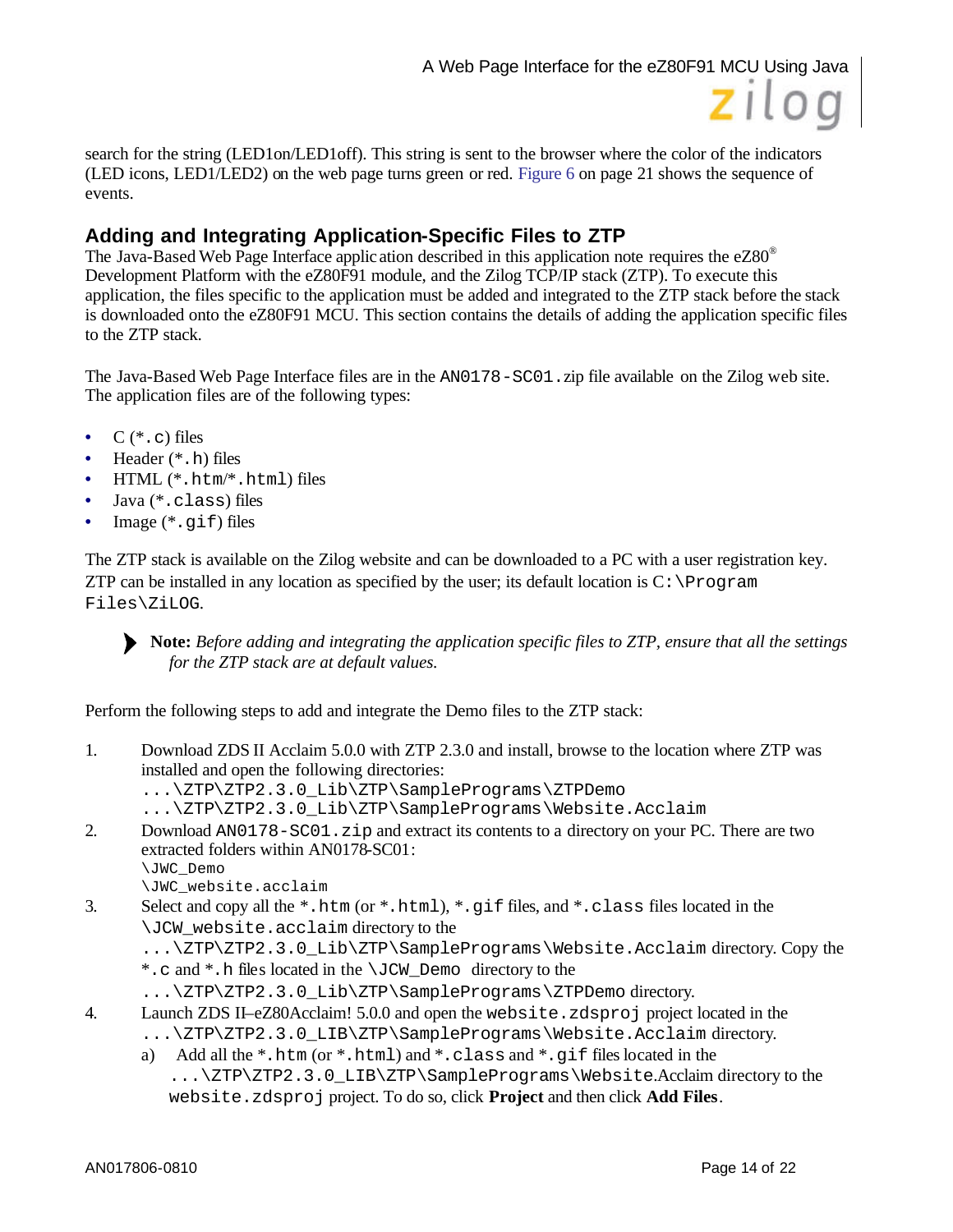- The \*.htm file to be added is: switch.htm
- The \*.class file to be added is: SwitchCtrl.class
- The \*.qif file to be added is: Logo.gif

```
b) Open the website.c file from within ZDS II and add the following prototype declarations to it: 
       // Java-Based Web Page Interface Demo pages
```

```
extern const struct staticpage switch_htm;
// Java Applets
extern const struct staticpage SwitchCtrl_class;
// CGI functions
extern int switchinput_cgi (struct http_request *request);
// Pictures: JPG, GIF
extern const struct staticpage logo_gif;
```
c) The website.c file contains an array, Webpage website [ ], that provides information about the HTML pages. Replace the last line of the array  $\{0, NULL, NULL\}$  with the following lines of code:

```
{HTTP_PAGE_STATIC, "/SwitchCtrl.class", "application/ octect-stream", 
&SwitchCtrl_class},
{HTTP_PAGE_STATIC, "/switch.htm", "text/html", &switch_htm},
{HTTP_PAGE_DYNAMIC, "/switch_cgi", "text/html", (struct staticpage *) 
&switchinput_cgi},
{HTTP_PAGE_STATIC, "/logo.gif", "image/gif", &logo_gif}, 
\{0, NULL, NULL, NULL\}
```
d) From within ZDS II–Acclaim 5.0.0, open the left.htm file located in the  $\W$ eb Files directory. Search for the Demos<br>ssatement and add the following piece of HTML code above the Demos <  $br$  > statement to create a link from the default eZ80Acclaim!  $^{\circ}$  web page to the Java Switch Applet web page:

Java Demo<br>

&nbsp; &nbsp;<a href="switch.htm">AN0178 Demo</a><br> &nbsp;&nbsp;<br>

- e) Build the website.zdsproj project to obtain the new library file Acclaim\_website.lib.
- f) Copy this Acclaim\_website.lib from the ...\ZTP\ZTP2.3.0 LIB\ZTP\SamplePrograms\Website.Acclaim directory to the  $\ldots$   $\ZTP\ZTP2.3.0_LIB\ZTP\Lib{directory where it will replace the existing one.$

**Note:** *The* ...ZTP\ZTP2.3.0\_Lib\ZTP\Lib *folder already contains an* Acclaim\_website.lib *file, and it must be replaced with the newly generated file. Click Yes to replace the file.*

g) Close the website.zdsproj project.

5. From within ZDS II, open the ZTPDemo\_F91.zdsproj file available in the

- ...\ZTP\ZTP2.3.0\_LIB\ZTP\SamplePrograms\ZTPDemo directory.
- a) Add the \*.c file located in the ...\ZTP\ZTP2.3.0\_LIB\ZTP\SamplePrograms\ZTPDemo directory to the ZTPDemo\_F91.zdsproj project. To do so, click **Project** and then click **Add Files**. The \*.c file to be added is: switch.c
- b) For this application, DHCP (Dynamic Host Configuration Protocol) is disabled; therefore, ensure that the following is set in the  $\text{ZTPConfiq}$ . c file: UINT8 b\_use\_dhcp = FALSE;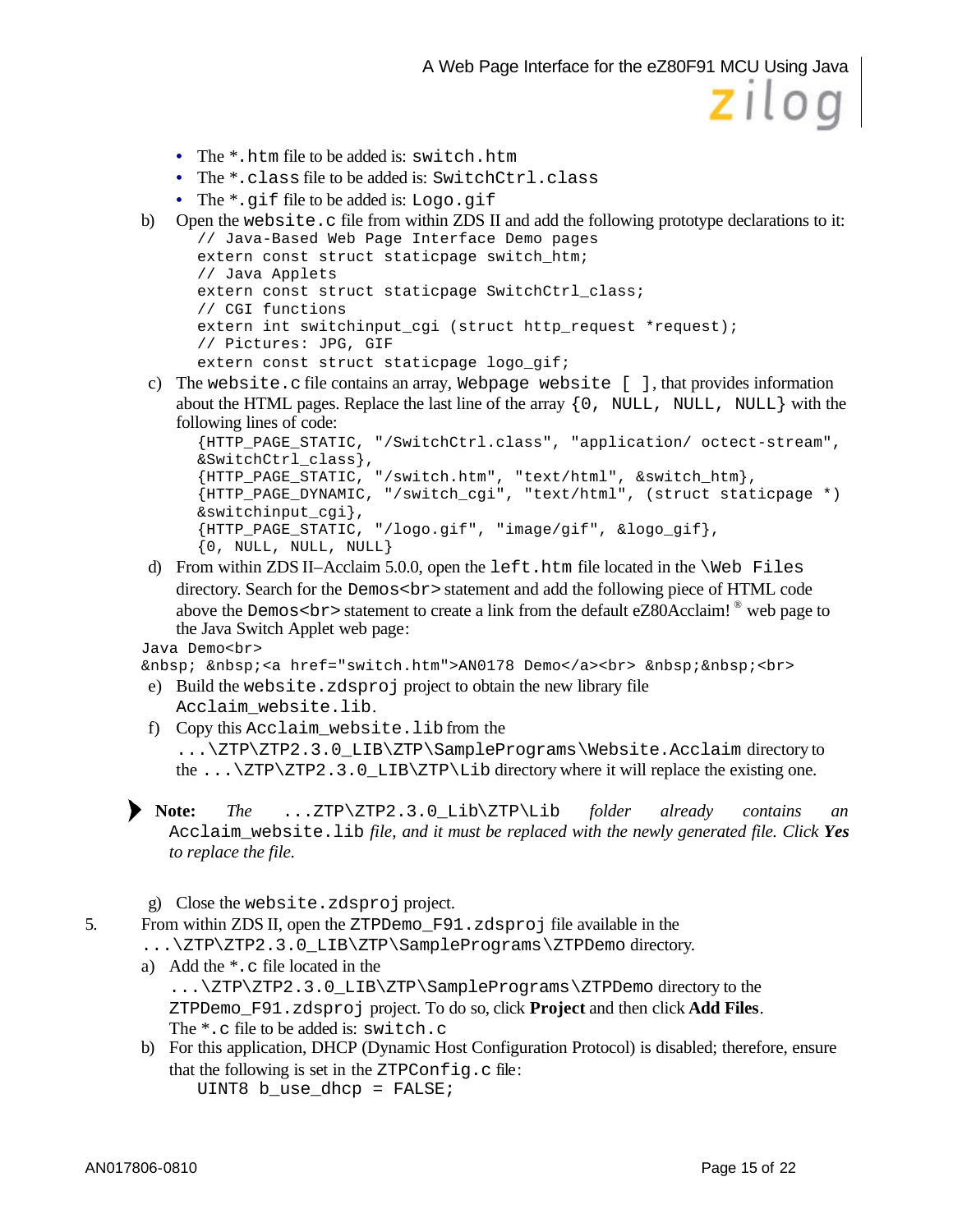```
c) Look for the following structure definition in the ZTPConfig.c file:
   struct commonServers csTbl={
       "172.16.6.48", /* Default Timer Server */
       "", \begin{array}{ccc} & \begin{array}{ccc} & \text{if} & \text{if} & \text{if} & \text{if} & \text{if} \\ \text{if} & \text{if} & \text{if} & \text{if} & \text{if} & \text{if} \\ \text{if} & \text{if} & \text{if} & \text{if} & \text{if} & \text{if} \end{array} \end{array}"", /* Default rfs server */
                            /* Default File Server - Not currently Used */
       "172.16.6.194" /* Default Name Server */
   };
   struct If ifTbl[MAX_NO_IF]= { /*interface 0 -> Ethernet Configurattion*/
   {
       &usrDevBlk[0], /* Control block for this device*/
       ETH, /* interface type */
       ETH_MTU, \frac{1}{2} /* MTU */
       ETH_100, /* Speed ETH_100, ETH_10, ETH_AUTOSENSE */
       "172.16.6.203", /* Default IP address */
       "172.16.6.1", /* Default Gateway */
       0xffffff00UL /* Default Subnet Mask */
   },
```
- **Note:** *The* Bootrecord *variable contains network parameters and settings (in the four-octet dotted decimal format) specific to the local area network at Zilog, by default. Modify the above structure definition with appropriate IP addresses within your local area network (For details about modifying the structure definition, refer to the ZTP 2.3.0 documents.)*
- d) Open the emac conf.c file and change the default MAC address (provided by ZTP) such that each eZ80<sup>®</sup> Development Platform on the LAN contains a unique MAC address. For example, INT8 f91\_mac\_addr[ETHPKT\_ALEN] = {0x00,0x90,0x23,0x00,0x04,0x04}; In the 6-byte MAC address shown above, the first three bytes must not be modified; the last three bytes can be used to assign a unique MAC address to the eZ80Acclaim!<sup>®</sup> Development Platform.
- e) Open the main.c file of the ZTPDemo $F91.zdsproj$  project and add the following given include file:

```
#include "switch.h" 
Add the following line:
   RZK THREADHANDLE t q hdl T1;
```
f) Add the following lines of code above the return (OK) statement located at the end of the ZTPAppEntry function in main.c file:

```
PortBInit();
g_hdl_T1 = RZKCreateThreadEnhanced((RZK_NAME_t *)"THREAD1", 
            (RZK_PTR_t)AcceptClient,
            NULL,
            T1_STACK,
            T1_PRIO,
            T1_TICKS,
            RZK_THREAD_PREEMPTION | RZK_THREAD_ROUNDROBIN,0);
if (g_hdl_T1 == NULL) xc_fprintf(CONSOLE,"Can't create the thread (INVALID handle)");
else
      RZKResumeThread(g_hdl_T1);
```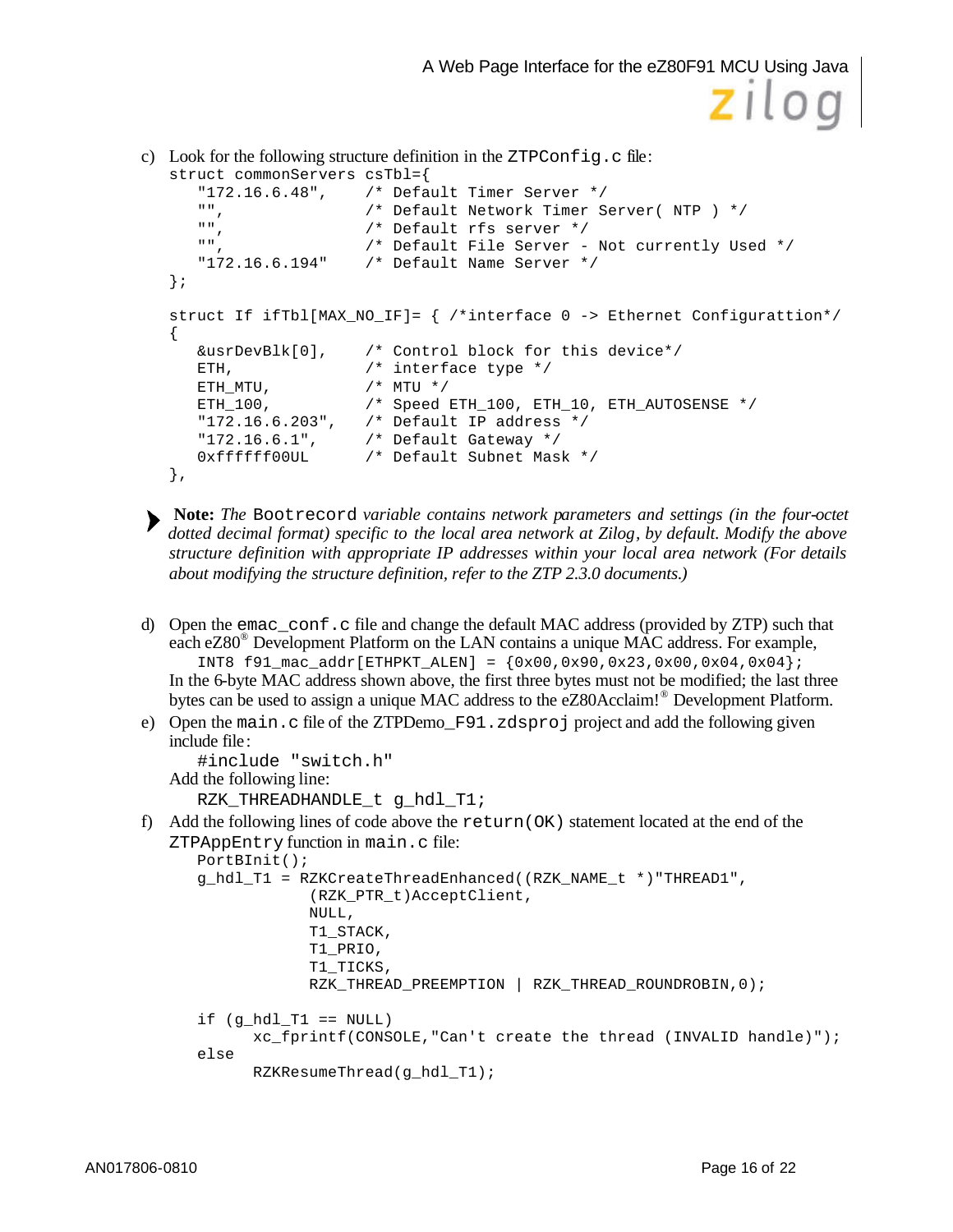g) Comment out the following line in the main.c file: Initialize\_FileSystem(); ? //Initialize\_FileSystem();

Also comment the Intialize\_Filesystem() function description in the main.c file

h) In the ZTPInit Conf.c file, comment out the following line:

Init\_DataPersistence(); ? //Init\_DataPersistence();

- i) In the ZTPConfig.c file, make the following change: g\_ShellLoginReqd = FALSE
- 6. Save the files and close the ZTPDemo\_F91.zdsproj project.

## **Demonstration**

This section contains the requirements and instructions to set up the Java-Based Web Page Interface Demo and run it.

#### **Requirements**

There are hardware and software requirements.

#### **Hardware**

- eZ80F91 Development Kit
- eZ80Accla im*Plus!*-based evaluation board
- PC with an Internet browser (Mozilla Firefox) with the Java Virtual Machine.

#### **Software**

- Zilog Developer Studio II—IDE for eZ80Acclaim! 5.0.0 (ZDS II 5.0.0)
- Zilog's TCP/IP stack (ZTP 2.3.0)

#### **Setup**

The basic setup to assemble the Java-Based Web Page Interface demo is illustrated in Figure 1 on page 3. This setup illustrates the connections between the PC, Smart Cable, LAN/WAN/Internet and the eZ80F91 Development Kit.

#### **Settings HyperTerminal Settings**

Set the HyperTerminal to 57.6 Kbps Baud and 8-N-1 with no flow control.

#### **Additional Settings for the eZ80® Development Platform**

- Connect PB3 of J6 Header to Pin6 of the J9 Connector (Count Pin6 starting from the J9 marking). Or connect an LED to PB3 of J6 Header with respect to ground.
- Connect PB4 of J6 Header to Pin7 of the J9 connector (Count Pin7 starting from the J9 marking). Or connect an LED to PB4 of J6 Header with respect to ground

#### **Procedure for Setting up the Java-Based Web Page Interface Demo**

The procedure to build and run the Java-Based Web Page Interface Demo is described in this section.

- 1. Ensure that the required Java-Based Web Page Interface Demo files are added and integrated to ZTP before proceeding. See the "Adding and Integrating Application-Specific Files to ZTP" section on page 14.
- 2. Make the connections as shown in Figure 1 on page 3. Connect the power supply of the eZ80F91 Development Kit.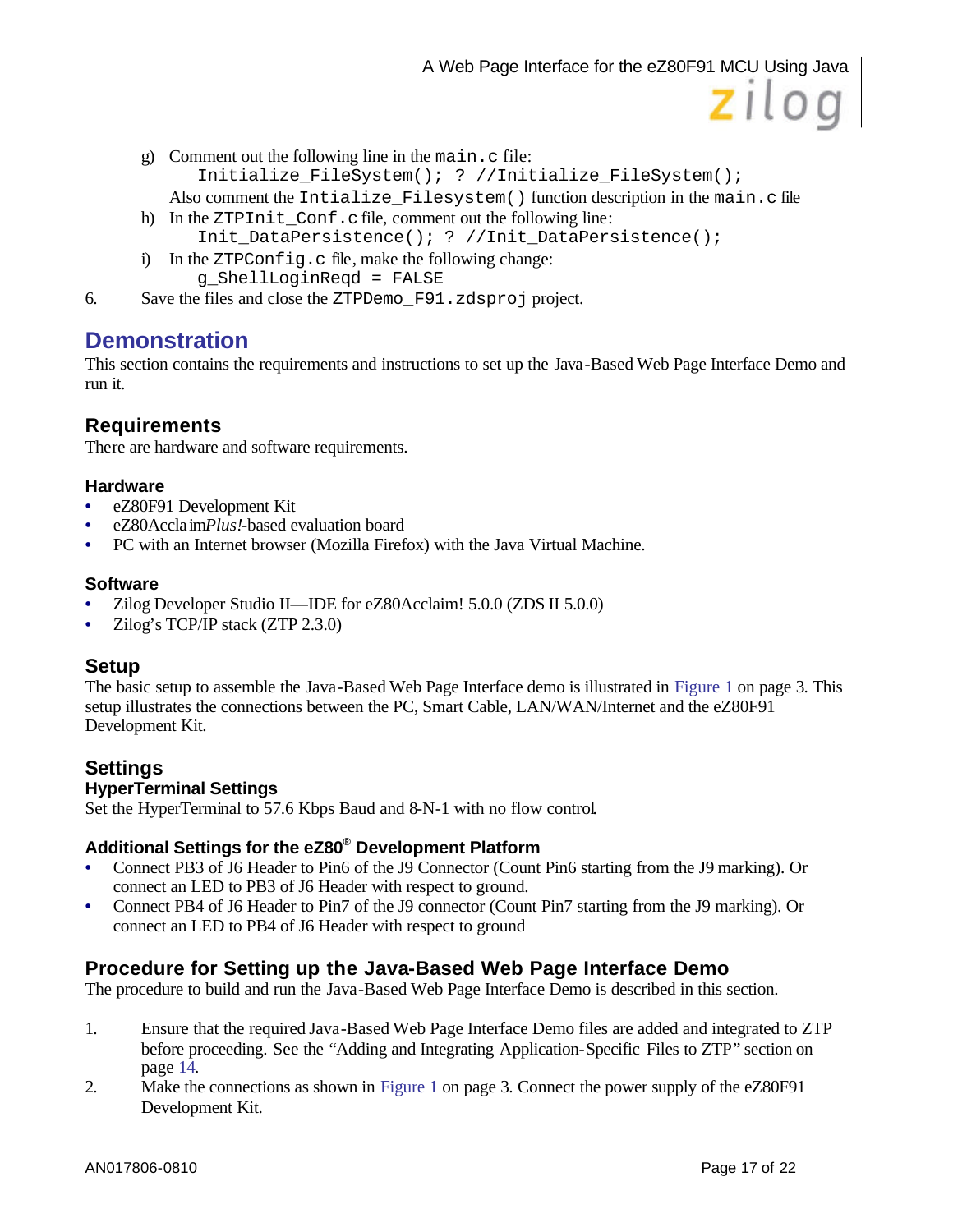- 3. Connect the eZ80 development platform to the PC with a crossover Ethernet cable. This connection is made by means of the orange-colored cable. This Ethernet connection can also be made via a hub or switch.
- 4. Launch ZDS II for eZ80Acclaim! and open the Java-Based Web Page Interface Demo project file (ZTPDemo\_F91.zdsproj) located in the
	- ...\ZTP\ZTP2.3.0\_LIB\ZTP\SamplePrograms\ZTPDemo directory.
- 5. Build the project and download the resulting file ZTPDemo\_F91\_FLASH.hex file (located in the ...\ ZTP\ZTP2.3.0 LIB\ZTP\SamplePrograms\ZTPDemo directory) into an eZ80F91 module that is attached to the eZ80 development platform. Push the Reset button on the platform. After reset, the eZ80 development platform is ready to work as a web server gateway. The programming is performed using Zilog's ZDS II Flash Loader utility (Tools > Flash Loader).
- 6. Connect either the port marked CONSOLE with a straight-through cable to a PC port used by a terminal program such as HyperTerminal.
- 7. Once IP assigned to the gateway is known, user can use the IP address in the Mozilla Firefox and run the Web Page Interface for the eZ80F91 MCU Using Java application Demo. Refer to the next section.

#### **Running the Running the Java-Based Web Page Interface Demo**

Use the following procedure to run the Java-Based Web Page Interface Demo:

- 1. Launch the Internet browser on the PC. Enter the IP address for the eZ80® Development Platform specified in ZTPConfig.c. The Index.html page is displayed. The LEDs (labeled DCD and RX) on the Development Platform light up to indicate an active link between the eZ80F91 web server and the PC-based client browser.
- 2. Click on the Switch link under Java Switch Demo located in the left side of the screen. A new web page (LED and Switch Control Demo) opens displaying the buttons and the indicators (LED icons).
- 3. Click on the SW1 button on the Switch Control Demo Website. Notice that the LED (labeled DCD) on the Development Platform is switched off and this on/off feature toggles on every mouse click. The same procedure is performed on the SW2 button for the LED (labeled RX).
- 4. Press the SW1/SW2 switch on the eZ80<sup>®</sup> Development Platform. The color of the indicator (LED icons) changes from red to green. Subsequent clicking of the switches toggles the color of the LED icons on the web page.

## **Summary**

The eZ80F91 microcontroller is used for building Internet-enabled products that are controlled over an Internet or intranet using web pages. This Application note demonstrates how the current status of a pin on the eZ80F91 MCU can be remotely viewed and controlled by using a Java applet in a web page. This type of simple interface utilizes the HTTP component of Zilog's ZTP stack, which provides reliable transfer and control of data. The details provided in this application note can be used to build more complex user interfaces for real-world applications.

## **References**

The following documents are associated with the eZ80<sup>®</sup>, eZ80Acclaim!<sup>®</sup>, and eZ80Acclaim*Plus!*™ family of products:

- eZ80F91 Product Specification (PS0192)
- Zilog TCP/IP Software Suite Programmer's Guide Reference Manual (RM0008)
- Zilog Developer Studio II—eZ80Acclaim! User Manual (UM0144)
- eZ80Acclaim*Plus!*™ Connectivity ASSP eZ80F91 ASSP Product Specification (PS0270)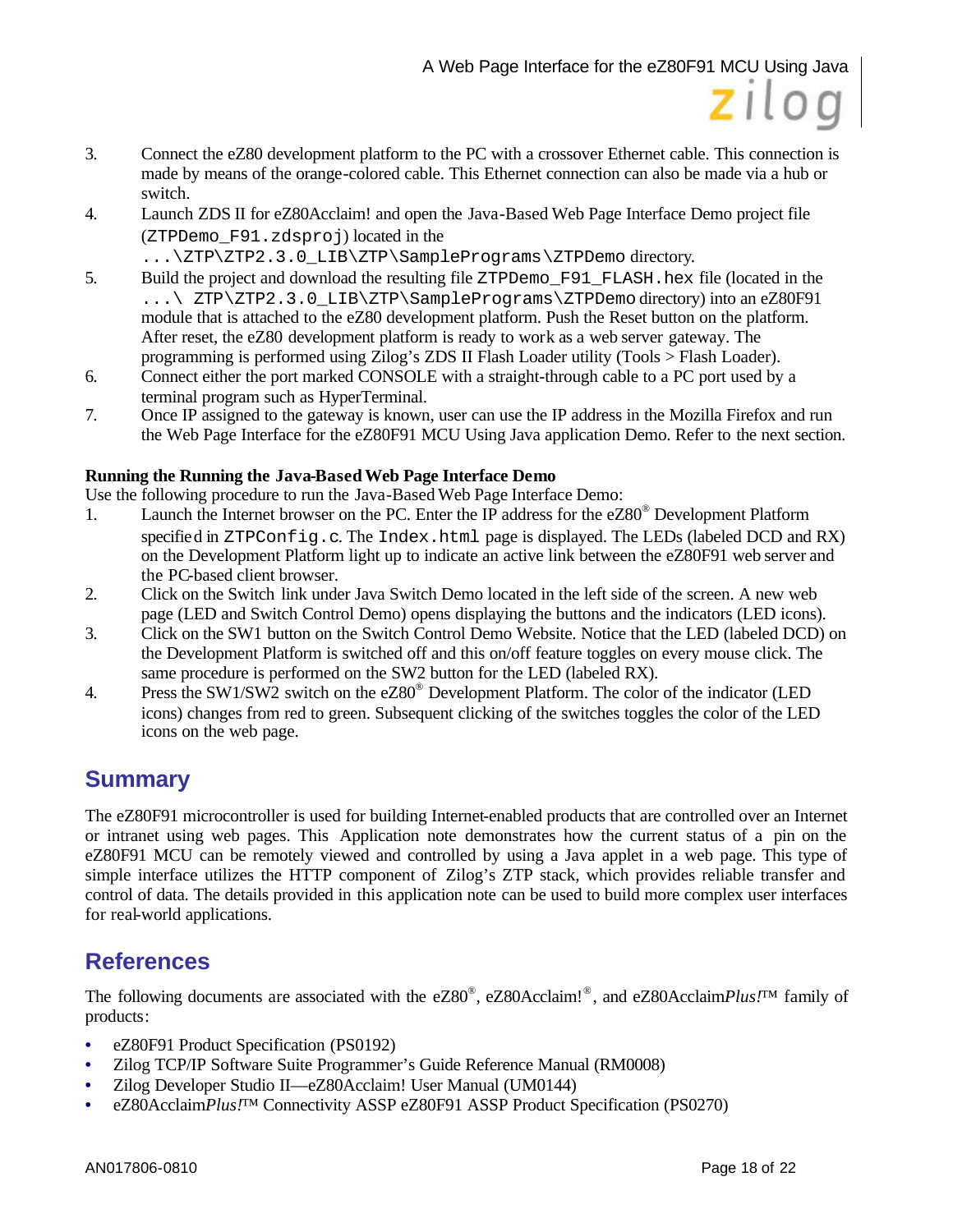

- eZ80Acclaim*Plus!*™ ASSP Product Brief (PB0220)
- eZ80F91 Mini Enet Module for eZ80Acclaim*Plus!*™ Product Specification (PS0271)
- Zdots SBC for eZ80Acclaim*Plus*!<sup>TM</sup> Connectivity ASSP Product Specification (PS0261)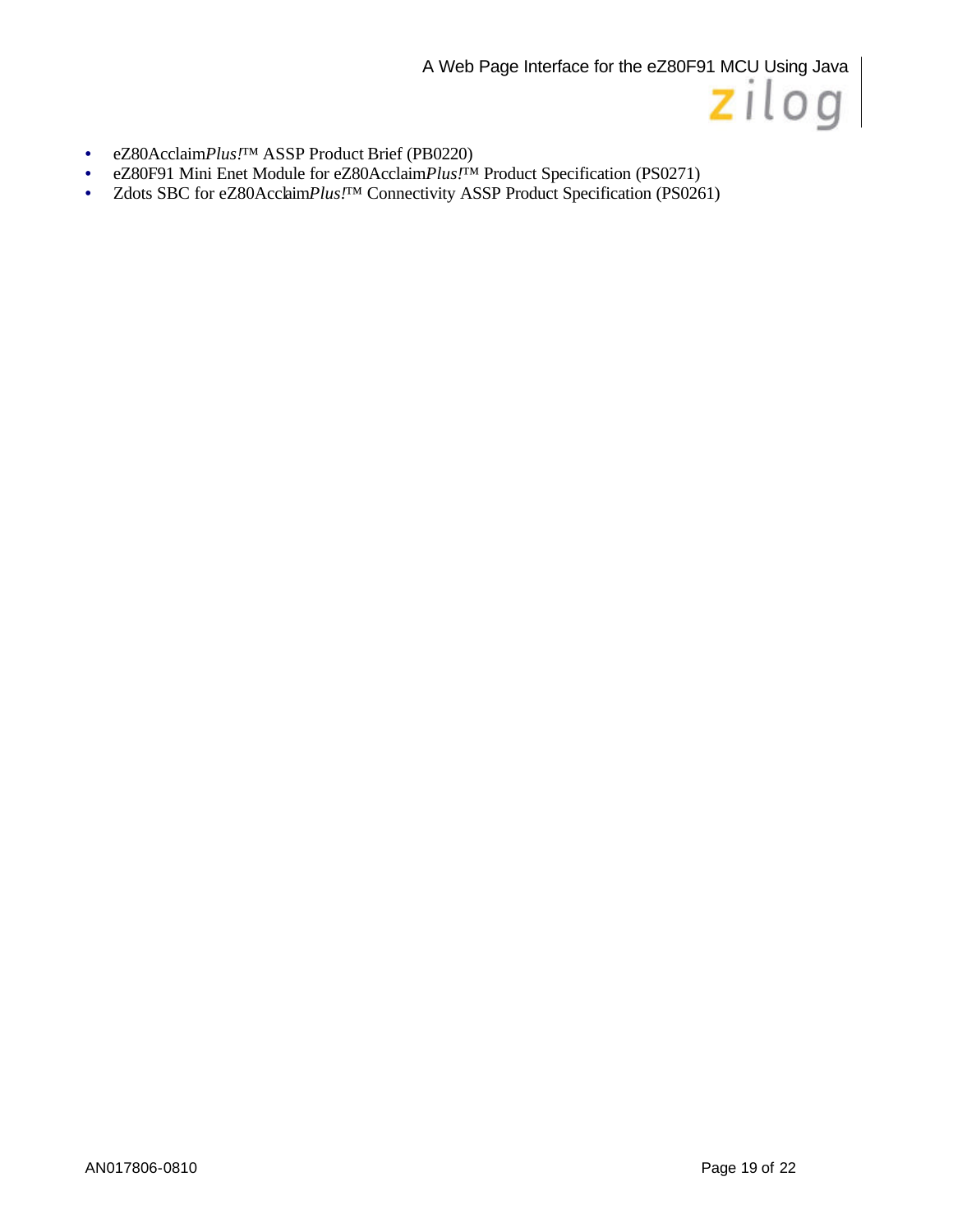## **Appendix A—Flowcharts**

This appendix contains the flowcharts for the Java-Based Web Page Control Interface implementation using the eZ80F91 MCU.

Figure 5 displays the flowchart for toggling the LEDs on the  $eZ80^\circ$  Development Platform using the D1 and D2 buttons on the web page.



**Figure 5. Flowchart to Toggle the LEDs on Development Platform Using Buttons**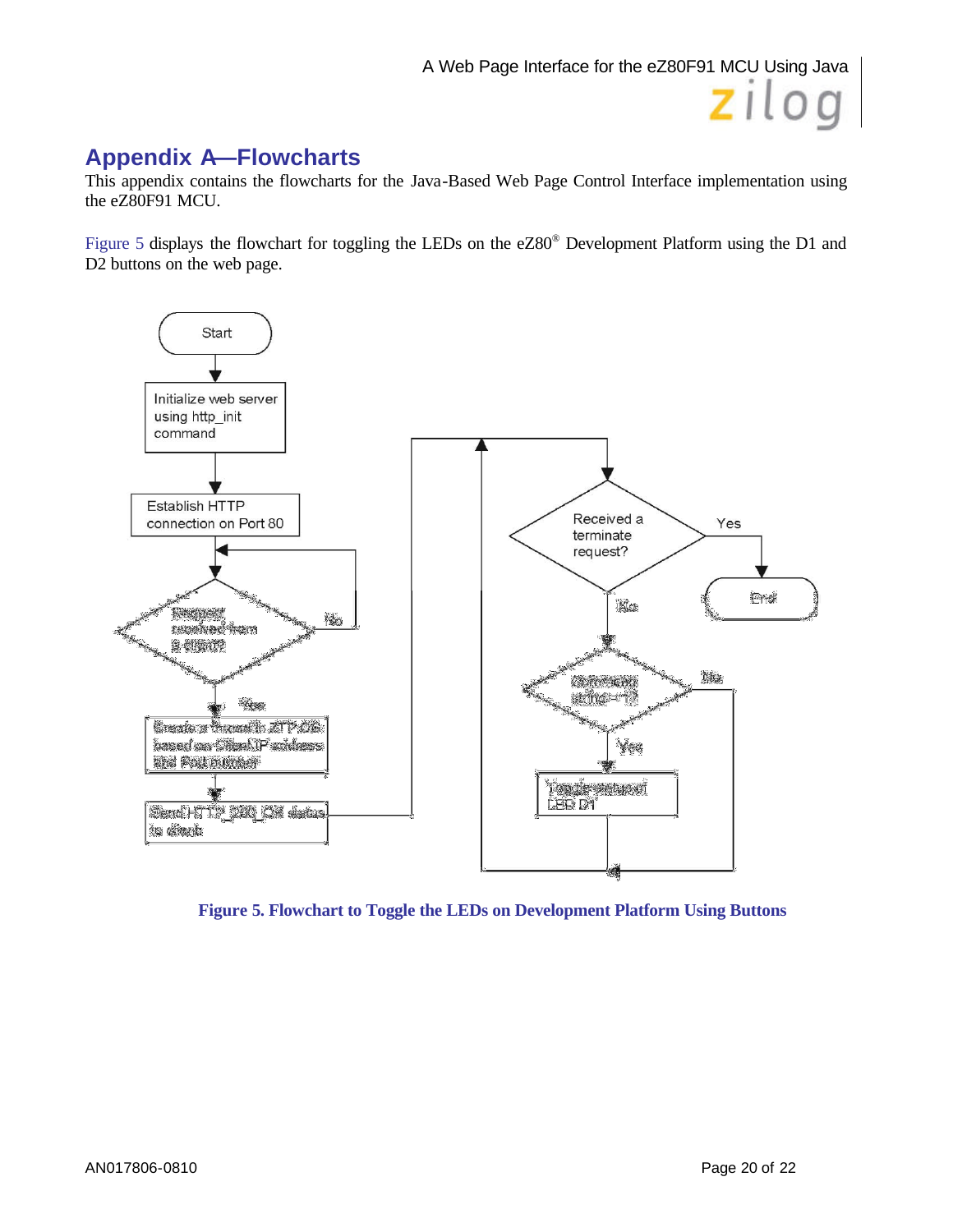Figure 6 displays the flowchart for changing the color of the LED icons (LED1 and LED2) on the web page using the SW1 and SW2 switches on the eZ80<sup>®</sup> Development Platform.



**Figure 6. Flowchart to Change the Color of LED Icons on Web Page Using Switches**